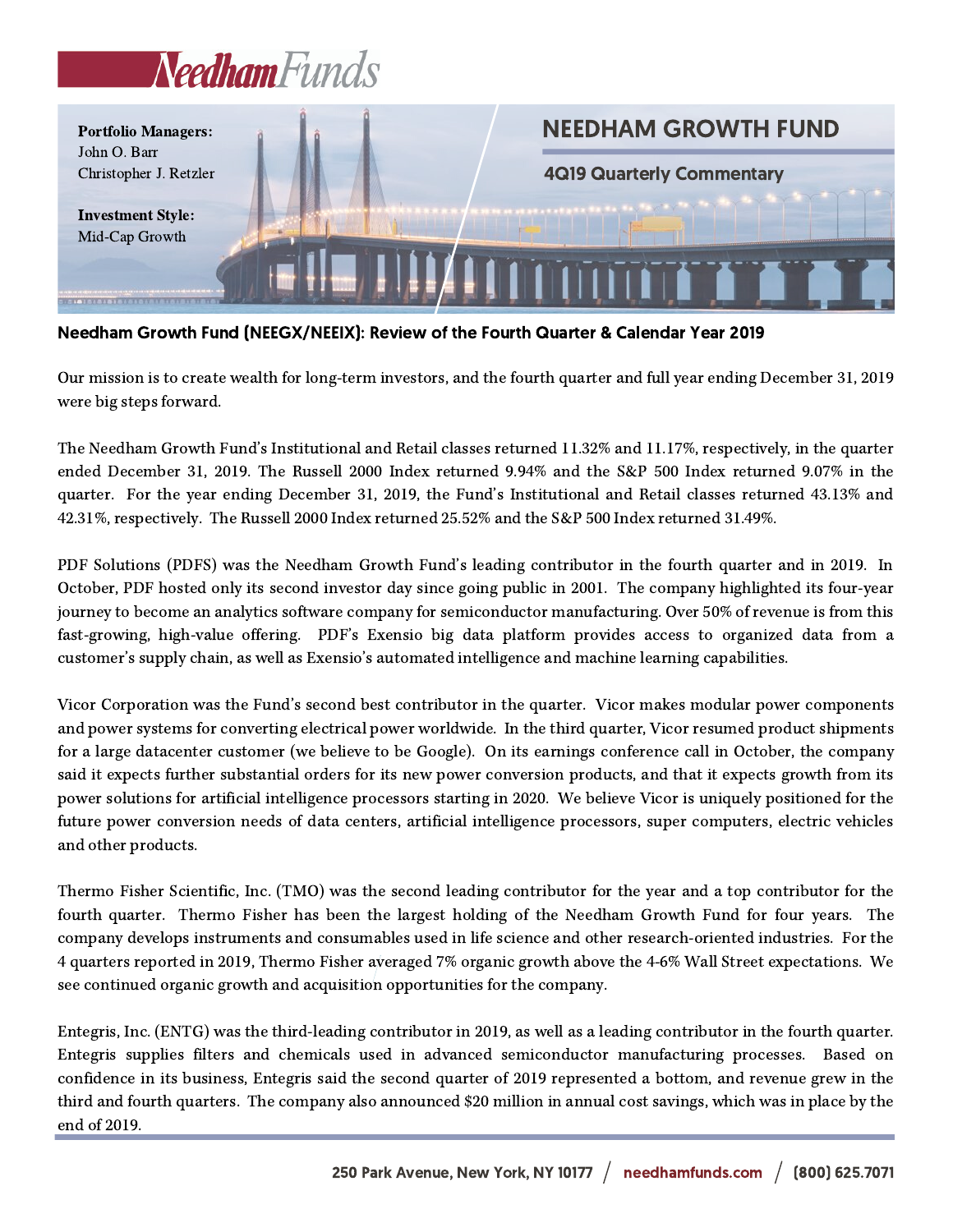In April, Entegris announced a merger with Versum Materials, which was bested by an offer from Merck AG (MKGAF). Throughout 2019, Entegris continued with its acquisition strategy by acquiring Digital Specialty Chemicals (DSC) in March, MPD Chemicals for \$165 million cash in July, and Hangzhou Anow Microfiltration for \$73 million in September. Entegris is doing its own version of what might have been with Versum.

Entegris sees 2020 as a healthy year for its logic and foundry customers, led by Taiwan Semiconductor Manufacturing Company Ltd. (TSM) and Intel Corporation (INTC). Entegris also sees an increasingly positive environment for its memory customers. Over time, we believe that semiconductors will increase as a percentage of industrial output and that Entegris' filtration and specialty materials products will grow even faster than the semiconductor industry.

Aspen Aerogels Inc. (ASPN) and FormFactor Inc. (FORM) were other top contributors to the Fund's performance for the fourth quarter and 2019. Aspen Aerogels makes aerogel insulation used in the energy, infrastructure and building materials markets. Its aerogel is a superior alternative to conventional fiber and foam insulation, yet, the market has been slow to change. After a disappointing 2018 with \$104 million of revenue, we estimate Aspen will have revenue of \$135 million in 2019 with continued growth in 2020. Aspen Aerogels' stock was at an all-time low on December 28, 2018 as the market was concerned about Aspen's liquidity. In April, Aspen announced a second phase of their partnership with BASF SE (BASF), which included a cash prepayment for the new SLENTEX aerogel used in commercial construction. We are excited about Aspen's prospects in the electric vehicle battery market.

FormFactor reported second quarter results at the high end of revenue, gross margin and earnings expectations. FormFactor makes probe cards that are used to test wafers for new semiconductor designs. At the start of the year, the company suffered from a delay in Intel Corporation's (INTC) latest generation 14/10 nanometer manufacturing process. Demand at Intel recovered in the second quarter and stayed strong throughout the year. Over the last seven years, FormFactor has diversified its business by acquiring leading probe card companies for RF (radio frequency) design and logic/ system-on chip design.

For the fourth quarter and 2019, the Fund's short position in Ubiquiti, Inc. (UI) was the only major detractor. The company's limited float and stock repurchases funded with bank debt have supported the stock price at a premium valuation. The stock spiked in November as the company reported 14% year-over-year revenue growth. While we remain skeptical about Ubiquiti's business model and governance, it is time to move on from this short position. As of December 31, 2019, the Ubiquiti short position is down to 0.4% of net assets and it will no longer have a significant impact on the Fund.

Additions to the Fund in 2019 included Cambium Networks Corporation (CMBM), FARO Technologies, Inc. (FARO), Intevac, Inc. (IVAC) and Wabtech Corp. (WAB), all of which were 50 basis point or above positions on December 31, 2019. The Fund exited only three positions that were over 50 basis points as of December 31, 2018 - Amber Road, Inc., Aquantia Corp., and Electronics for Imaging Inc. were all acquired.

The Fund added to only a few positions; its addition to its position in Vicor Corporation (VICR) was the most significant. The Fund reduced positions in many of its top holdings including FormFactor, Inc. (FORM), Photronics Inc. (PLAB), Super Micro Computer Inc. (SMCI), Thermo Fisher Scientific (TMO) and ViaSat, Inc. (VSAT).

At December 31, 2019, the Fund's top 10 positions were 55.42% of net assets. The Fund had an Active Share of 96.9% versus the S&P 500 and had trailing 12-month turnover of 13%. The Fund was short 0.7% of total investments and held a cash position of 1.7%.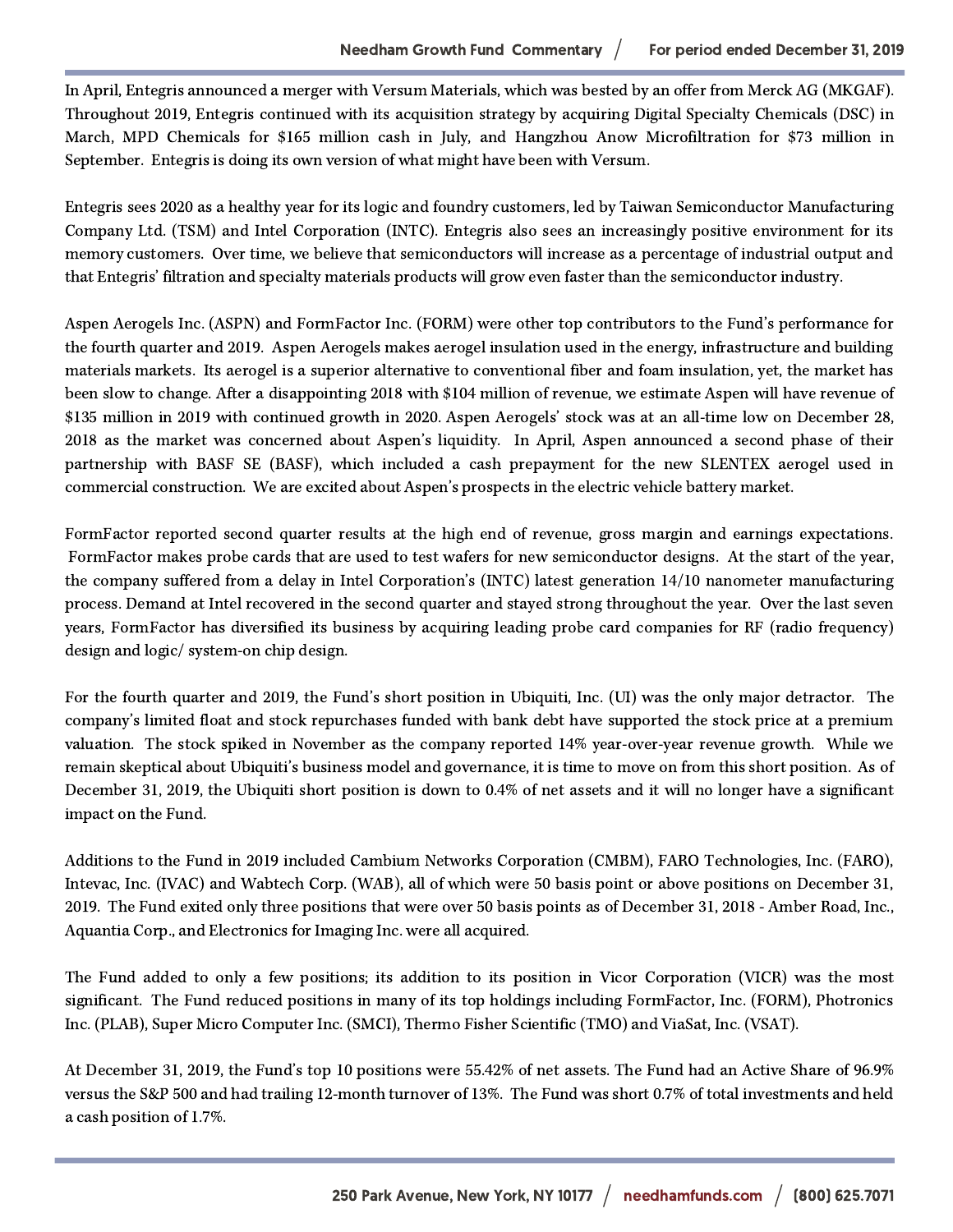We believe the U.S. remains the best place in the world to be investing, and we continue to see an opportunity to invest in small and mid-cap stocks. Most importantly, we see a revolution happening in technology that has created and continues to create investment opportunities. We see opportunity in our strategy of investing in companies that we know well and that we believe are positioned with secular growth drivers.

We welcome our new investors and thank all of our investors for their continued support. If you have any questions, thoughts or concerns, please contact us at (800) 625-7071 or jbarr@needhamco.com and cretzler@needhamco.com. For information about the Needham Growth Fund, please visit our website at www.needhamfunds.com.

Sincerely,

John O. Ban

Chan Refter

John Barr, Portfolio Manager Chris Retzler, Portfolio Manager